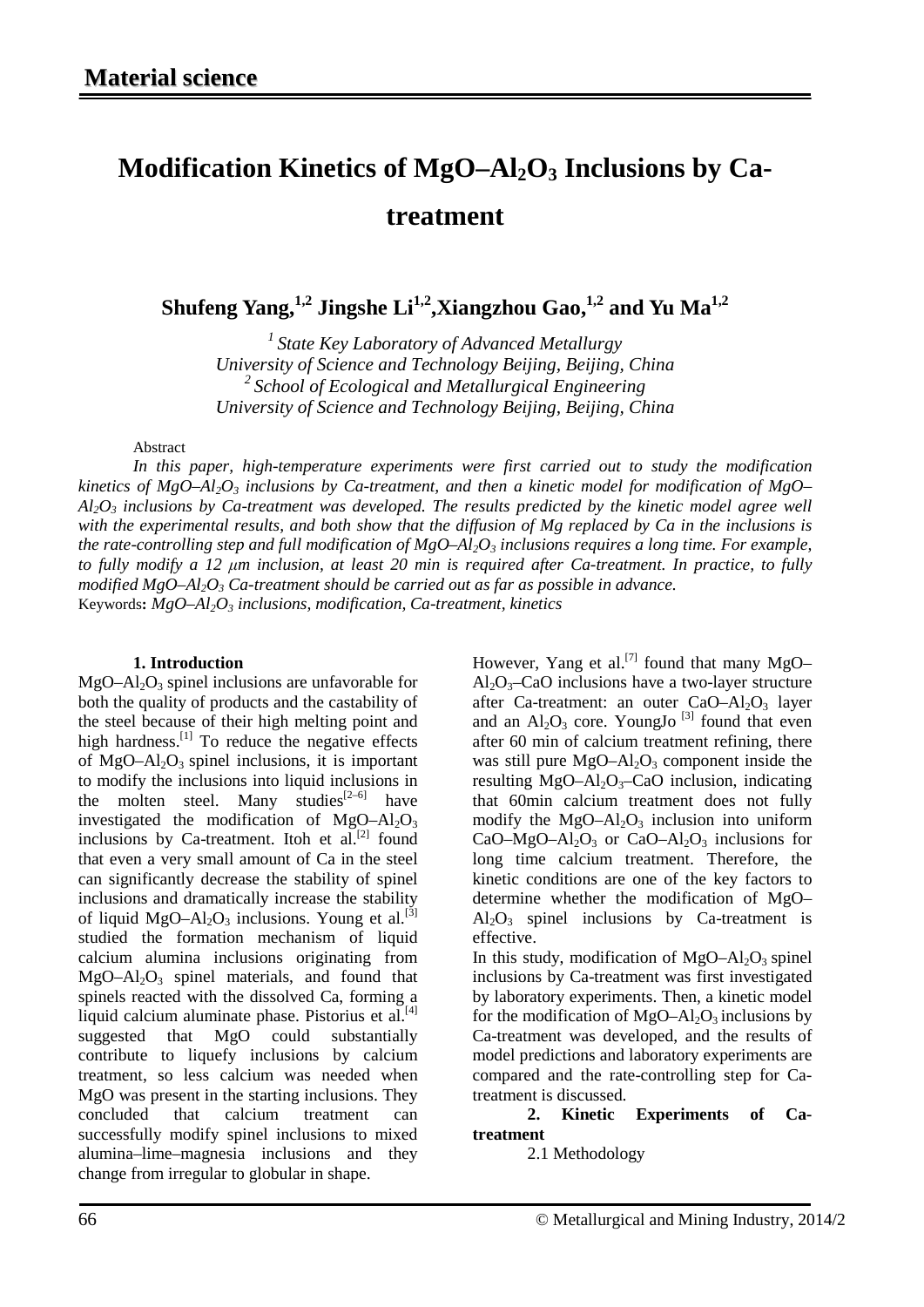The description of the equipment used to carry out the experiments for modification of MgO–  $Al<sub>2</sub>O<sub>3</sub>$  inclusions by Ca-treatment can be found in this literature.<sup>[7]</sup> The experimental steel is 30CrMo, with a composition (in wt%) of C 0.30, Si 0.22, Mn 0.52, P 0.015, S 0.007, Mo 0.10, V 0.12, Cu 0.07, and Cr 0.94. The experimental procedure is as follows. A total of 390 g of 30CrMo steel was melted in a crucible at a temperature of 1600 °C for homogenization. 0.3 g of aluminum wire was then added to the melt for deoxidation. After about 5 min, 4 g of Mg was added into the melt. Ca-treatment using 4 g calcium silicide addition in powder form was performed about 10 min later. Liquid steel samples were taken by quartz tubes at various times after Ca-treatment: 1, 3, 5, 7, 12, 20, and 30 min. Some of the samples were used to analyze the composition of the steel and the others were used for the observation of inclusions.

The chemical compositions of the steel samples were analyzed by inductively coupled plasma atomic emission spectroscopy (ICP–AES) and the inclusions were analyzed by scanning electron microscopy coupled with energydispersive X-ray spectroscopy (SEM–EDX) and optical microscopy. For each sample, the compositions and morphologies of 40 inclusions were analyzed by SEM–EDX and the sizes of 1000 inclusions were observed by optical microscope.

2.2 Variation of Inclusion Composition Figure 1 shows the variation of the average composition of the inclusions. After Catreatment, the average content of CaO sharply increases in the first 7 min, and then gradually increases from 7–30 min. After about 20 min, the value changes little and remains at about 20%. The MgO and  $Al_2O_3$  contents in the inclusions rapidly decrease after Ca-treatment.



**Figure 1** Variation of inclusion composition after Catreatment.

3. Kinetic Model of Ca-treatment for MgO–  $Al_2O_3$  Inclusions

As discussed above, deoxidation by Al generates a mass of  $Al_2O_3$  inclusions that will react with Mg existing in the melts. Thus, the inclusion components change from  $Al_2O_3$  to  $MgO-Al_2O_3$ . The Mg in the melts is artificially added, although in practice MgO in the slag or ladle lining can be reduced by Al and the reaction product Mg enters into the molten steel. Calcium treatment can modify irregular-shaped spinel inclusions into globular  $CaO-Al_2O_3-MgO$ inclusions. The modification mechanism is (1) diffusion of the dissolved Ca in the boundary layer, (2) diffusion of Ca in the CaO–Al<sub>2</sub>O<sub>3</sub>– MgO inclusions, (3) reaction between Ca and  $MgO-Al<sub>2</sub>O<sub>3</sub>$  at the interface, (4) diffusion of the dissolved Mg in the inclusions, and (5) diffusion of the dissolved Mg in the boundary layer.

The rate of chemical reaction occurring at the interface is much faster than the transfer rate of element diffusion in the molten steel or in the inclusions. Thus, the chemical reaction cannot be the rate-controlling step during Ca-treatment. In the following discussion, two cases were analyzed for the kinetics between the molten steel and inclusions. The first case is when the diffusion of Ca or Mg in the boundary layer is the rate-controlling step, and the second is when the diffusion of Ca or Mg in the inclusions is the rate-controlling step. This assumes that Ca first reacts with  $MgO-Al_2O_3$  inclusions at the external surface, and a product layer of  $MgO-Al_2O_3-CaO$ inclusions forms. For simplification, in this reaction model the inclusions are treated as globular-shaped and the radius does not change with time.

The MgO in the MgO–Al<sub>2</sub>O<sub>3</sub> inclusions is reduced by Ca during Ca-treatment, which will result in an decrease of MgO content and a increase of CaO in the inclusions. The saturation content of MgO in spinel inclusions is 38%, so the saturation content of CaO in the inclusions after modifying by Ca-treatment should be 35.4%. Experimentally, the content of MgO in inclusions cannot be saturated, and Ca cannot decrease the total amount of MgO in MgO–  $Al_2O_3$ . Therefore, the actual CaO content after Ca-treatment is less than 35.4%. In this article, the saturation content of MgO in the inclusion was set at 20%, because when Ca-treatment reaches the equilibrium state in kinetic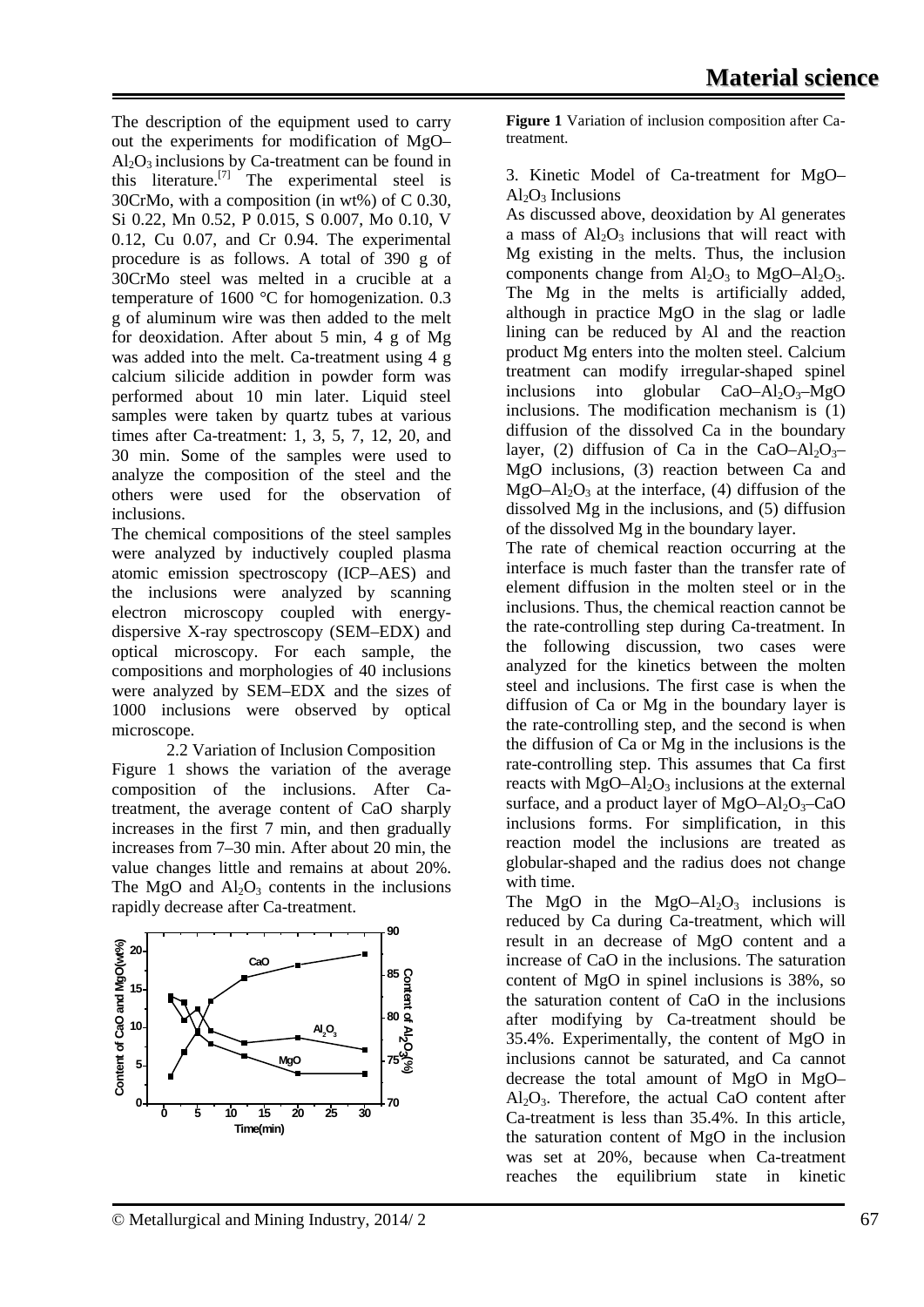experiments the average content of CaO in the inclusion is close to 20%.

3.1 Diffusion of Ca or Mg in the Inclusion Layer as the Rate-Controlling Step

The kinetic equations and the method of calculation are completely different when treating the diffusion of Ca and Mg in the inclusion as the rate-controlling step separately, which is due to the different diffusion coefficients of Ca and Mg in MgO–Al<sub>2</sub>O<sub>3</sub>–CaO inclusions. Here, only the diffusion of Ca as the rate-controlling step will be discussed in detail. For the case of Mg, we will only show the calculated results.

Figure 2 shows the distribution of the Ca content when the rate-controlling step is the diffusion of Ca within the MgO–Al<sub>2</sub>O<sub>3</sub>–CaO inclusions. Sp represents the  $MgO-Al<sub>2</sub>O<sub>3</sub>$  inclusion and SpC is the  $MgO-Al_2O_3-CaO$  inclusions. [Ca] represents the calcium content in the melt, which in this case is constant, [CaO] is the calcium oxide concentration in the  $MgO-Al_2O_3-CaO$ inclusions, [Ca]\* is the calcium concentration at the reaction interface,  $r_0$  is the radius of the inclusion, which is assumed to be constant, and *r* is the radius of  $MgO-Al<sub>2</sub>O<sub>3</sub>$  inside the inclusions, which will decrease with time. The thickness of the MgO–Al<sub>2</sub>O<sub>3</sub>–CaO inclusion layer can be expressed as *r*<sub>o</sub>−*r*, and changes with time. Inclusion



Figure 2 Distribution of Ca content when treating the diffusion of Ca in the inclusion layer as the rate-controlling step.

The kinetic equation is built based on the relationship that the change of the CaO content in the inclusion is equal to the amount of diffusion per unit time:

$$
\frac{d(CaO)}{dt} = \frac{D_s}{r^2} \frac{d}{dr} \left( r^2 \frac{d(CaO)}{dr} \right)
$$
(1)

Equation (1) is a type of partial differential equation that is difficult to solve through analytical methods, and it is better to employ numerical methods to obtain the approximate solution at a certain precision. In this kinetic model, we used the finite difference method to solve the basic equation. Finite difference methods can be divided into direct difference and implicit difference methods. Starting from the differential equation, the method replaces the derivative by the difference quotient, and connects the differential equation and the solution under definite conditions into a linear system, which can be solved to obtain a numerical solution of discrete points. Therefore, the choice of space and time step is limited during the process of equation discretization. This model adopts the implicit difference method to solve the equation, and then based on the discrete equations we wrote a code to solve the equation. Treating the concentration range of CaO in the inclusion as the boundary condition, the model will calculate the time for a given size inclusion particle to grow to saturation.

The boundary conditions in this calculation are that at  $t=0$  and  $r=r_0$  then [CaO]=20%, at  $t=0$  and *r*≠*r*<sub>0</sub> then [CaO]=0, and when *t*≠0 then [CaO]=0 at the interface between the  $MgO-Al_2O_3$  and  $MgO-Al_2O_3-CaO$  inclusions. For the diffusion coefficient of Ca in the  $MgO-Al_2O_3-CaO$ inclusion, we used the diffusion coefficient of Ca in the MgO–Al<sub>2</sub>O<sub>3</sub>–CaO inclusion layer:  $D_{Ca\text{-}Inc}$  =  $2.5 \times 10^{-9}$  m<sup>2</sup>/s.<sup>[9]</sup> In the calculations, we chose  $r_0 = 6 \text{ }\mu\text{m}$ .

According to the boundary conditions and parameters, we use the computer code to carry out the calculations and obtained the results shown in Fig. 3. The content of CaO rapidly increases in the initial stage after Ca-treatment, at about 100 s the CaO content is close to saturation, and the CaO content is fully saturated at 200 s.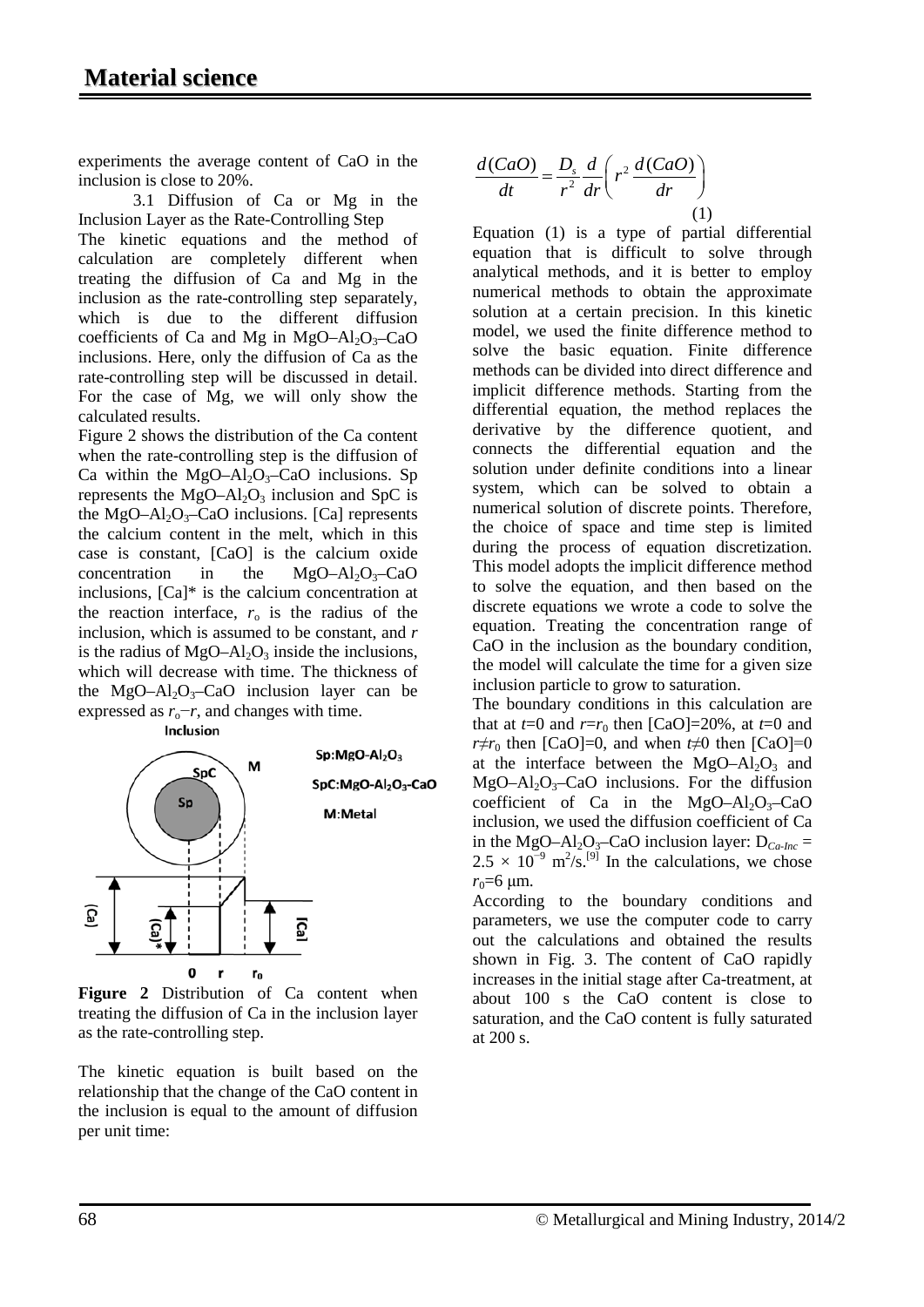

**Figure 3** Calculated result of the CaO content in an inclusion when treating the diffusion of Ca in inclusion layer as the rate-controlling step.

As mentioned above, when the rate-controlling step is the diffusion of Mg in the inclusion layer, the kinetic equation, the calculation method, and the boundary conditions are the same as when Ca is considered to be the rate-controlling step. The only difference is the diffusion coefficient. For the diffusion coefficient of Mg in the spinel inclusion, we used the diffusion coefficient of Mg in the MgO– $Al_2O_3$ –CaO inclusion layer:  $D_{Mg\text{-}Inc} = 3.2 \times 10^{-13} \text{ m}^2/\text{s}$ .<sup>[9]</sup> The change of CaO content with time is shown in Figure 4, which shows that the time needed for the CaO content to become saturated in the inclusion is about 1200 s.



**Figure 4** Calculated result for the CaO content in inclusions with respect to time of Ca-treatment(s) when treating the diffusion of Mg in the inclusion layer as the rate-controlling step.

3.2 Diffusion of Ca or Mg in the Boundary Layer as the Rate-Controlling Step When diffusion of Mg and Ca in the inclusion is sufficiently fast, the rate-controlling step will be the diffusion of Ca or Mg in the boundary layer during the process of Ca-treatment, and the concentration of Ca and Mg in the inclusion is assumed to be constant. The diffusion of Ca and Mg in the boundary layer and the diffusion equations of Ca and Mg are the same. Because the difference between the diffusion coefficients of Mg and Ca is small, they will be regarded as the same during the calculations. Thus, they will also have the same kinetic model. Consequently, only the diffusion of Ca in the boundary layer will be discussed.

Figure 5 shows the distribution of Ca content when the rate-controlling step is the diffusion of Ca within the boundary layer. Thus, based on the equilibrium state of [Ca] at the interface between the molten steel and the inclusions, the kinetic equation is

$$
\frac{d}{dt} \left\{ \frac{4\pi}{3} r_0^3 \cdot (Ca) \cdot \rho_s \right\} = 4\pi \cdot r_0^2 \frac{D_m \cdot \rho_m}{r_0} \left\{ [Ca] - [Ca]^* \right\}
$$
\n
$$
\left[ Ca \right]^* = \frac{(Ca)^{\prime}}{L},
$$

(3)

Inclusion



**Figure 5** Distribution of Ca content when the diffusion of Ca in the steel boundary layer is the ratecontrolling step.

where (Ca) is the concentration of calcium in the inclusion, [CaO] is the concentration of calcium in the steel,  $[Ca]^*$  is the calcium concentration close to the steel side on the reaction interface, and (Ca)′ is the calcium concentration close to the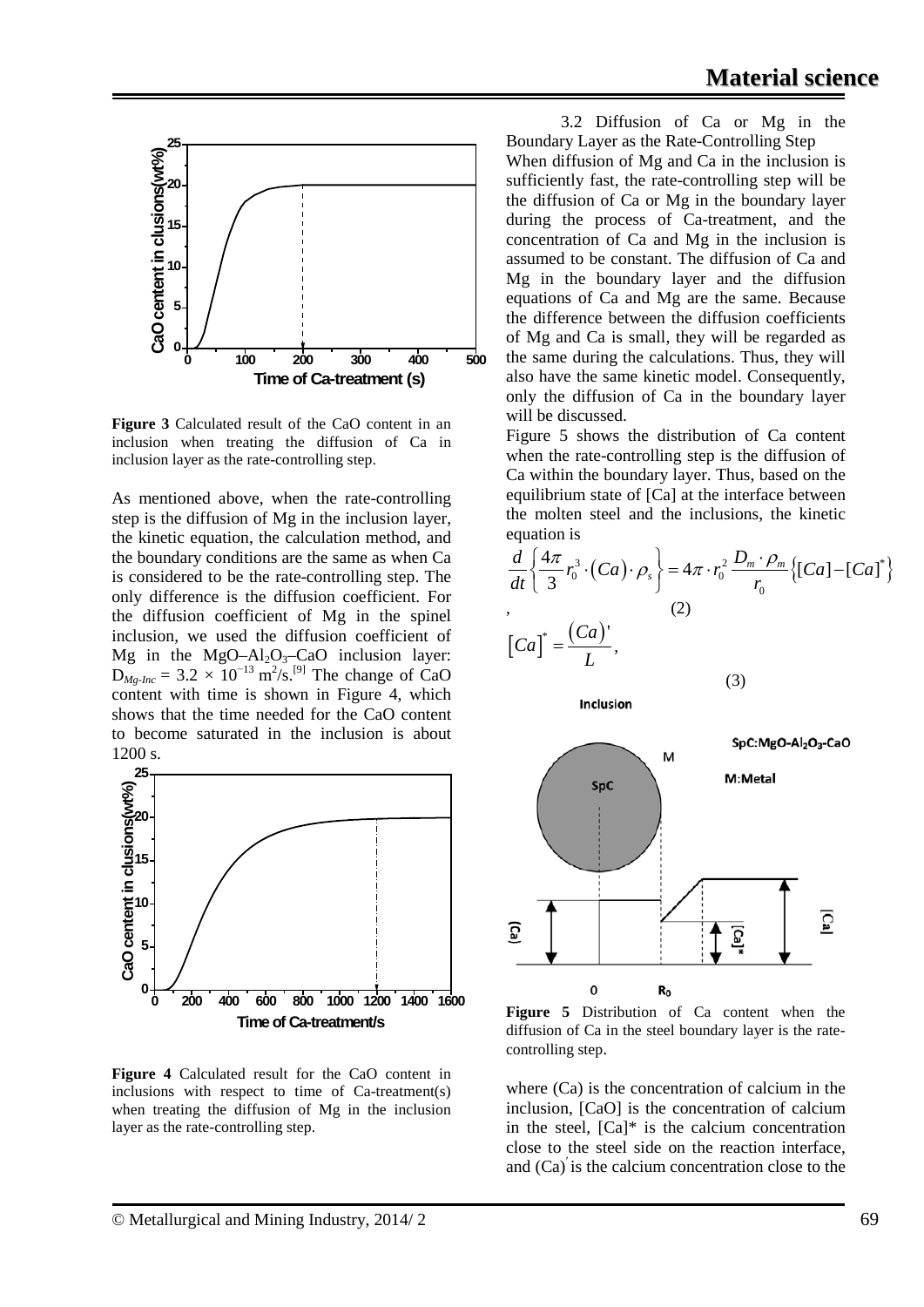inclusion side on the reaction interface. Because the size of the inclusions is quite small  $((1.0–5.0))$  $\times$  10<sup>-6</sup> µm), we assume that there is material transmission only on the liquid steel side of the interface; namely,  $(Ca)$  is equal to  $(Ca)$ .

L represents the equilibrium distribution ratio of Ca on the steel/inclusion interface. The Catreatment reaches an equilibrium after adding 0.0078% SiCa powder (Ca content =  $1.87 \times$  $10^{-7}$ %), and the inclusion content is  $13.6 \times 10^{-2}$ % in which CaO accounts for 20.9%, and thus  $L =$  $6.0 \times 10^5$ . The diffusion coefficient of Ca and Mg in steel is  $D_m = 3.5 \times 10^{-9} \text{ m}^2/\text{s}$ .<sup>[10]</sup>

From Eqs. (2) and (3), and assuming that the content of Ca in steel is constant, (Ca) in the inclusion can be expressed as follows:

$$
(Ca) = [Ca] \cdot L \cdot \left\{ 1 - \exp\left(-\frac{3D_m \cdot \rho_m}{r_0^2 \cdot L \cdot \rho_s} \cdot t\right) \right\}
$$
  
(4)

The relationship between the time of the Catreatment and the CaO content in the inclusion is shown in Figure 8.



**Figure 6** Content of CaO in inclusions when treating the diffusion of Ca and Mg in the boundary layer as the rate-controlling step.

Figure 6 shows that when the diffusion of Ca and Mg in the boundary layer is the rate-controlling step, CaO in the inclusion quickly becomes saturated (40 s), which indicates that Ca and Mg diffuse faster in the boundary layer of molten steel than the diffusion of Ca and Mg in the inclusion layer.

Based on the discussion above, when Ca diffusion in the inclusion is the rate-controlling step, it will take 200 s for CaO to be saturated in the inclusion, while if Mg diffusion in the inclusion is the rate-controlling step, it will take 1200 s for CaO to be saturated in the inclusion. When diffusion of Ca and Mg in the boundary layer of molten steel is the rate-controlling step, it will take 40 s for CaO in the inclusion to become saturated. For the Ca-treatment, the diffusion of Mg in the inclusion is the slowest, thus diffusion of Mg in the inclusions is the ratecontrolling step.

Figure 7 shows the comparison of the experimental and prediction results for diffusion of Mg in the inclusion. The results are in good agreement, which means that the diffusion of Mg in the inclusion is the rate-controlling step in Catreatment, and proves the reliability of the model. However, in Figure 7 at the earlier stage of Catreatment there is a significant difference between the experimental and predicted results, with the experimental results being greater than the predicted results. This may be due to the noncontinuity of sampling in the earlier stage and taking too many samples, because in the sampling process with quartz tubes this may cause stirring of the molten steel and speed up the reaction. In addition, it takes longer for saturation of CaO in the experimental results than in the predicted results, which may be caused by assuming that diffusion of Ca in the inclusion is too fast in the predictions; even though Ca diffuses faster than Mg in the inclusions, their diffusion rates only differ by one order of magnitude.

Both the experimental and predicted results show that 20 min of Ca-treatment is required for modification of  $MgO-Al<sub>2</sub>O<sub>3</sub>$ , although this time can be shortened by gas blowing stirring in the real manufacturing process. However, it is still recommended that Ca-treatment is performed during the refining process and not after.